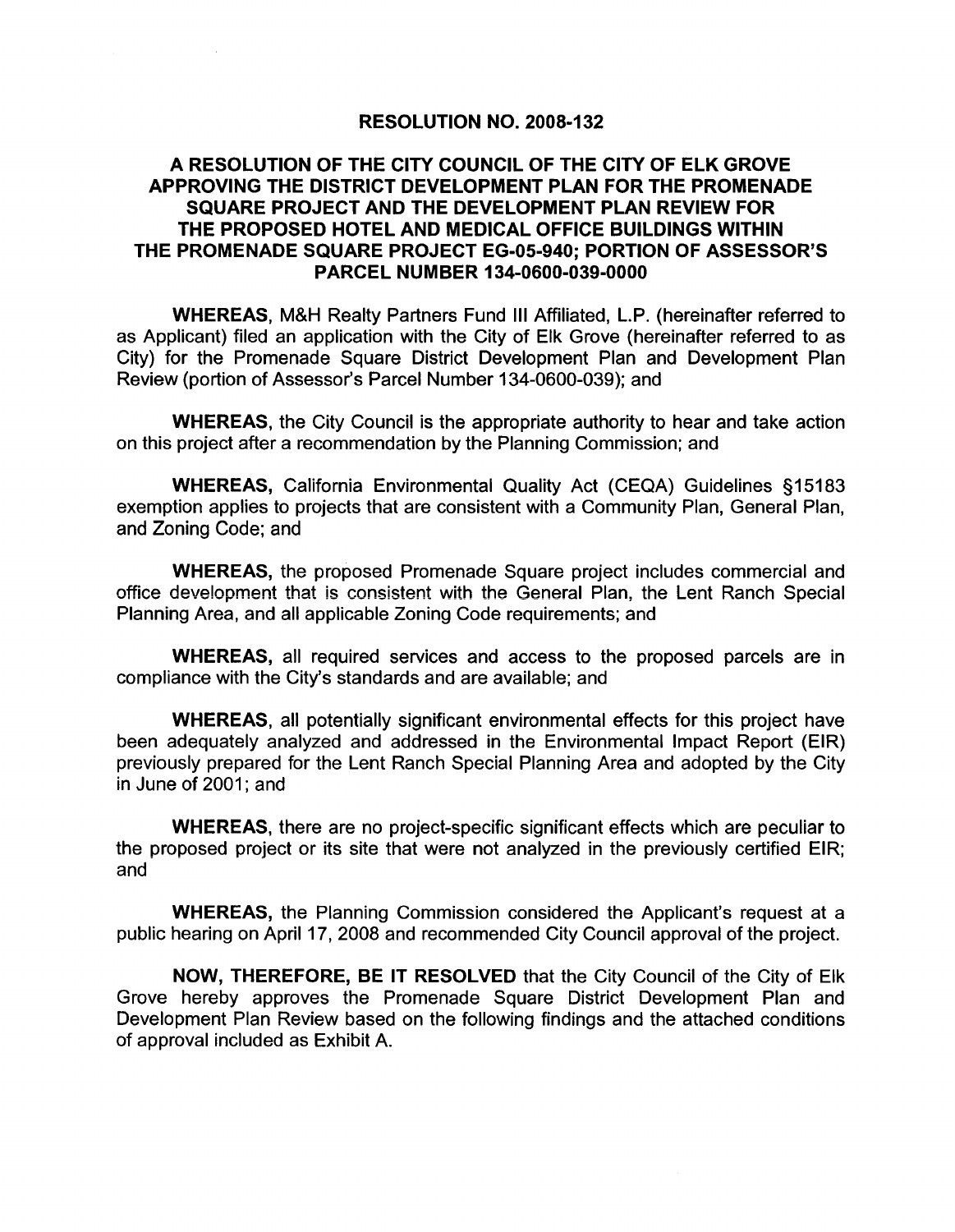## **Findings**

## CEQA

Finding: The project is exempt from the California Environmental Quality Act (CEQA) pursuant to CEQA Guidelines section 15183 (Projects Consistent with a Community Plan, General Plan, or Zoning).

Evidence: The proposed Promenade Square District Development Plan and Development Plan Review for a proposed hotel and medical office building within the District is consistent with both the General Plan and Lent Ranch Special Planning Area (SPA). All potentially significant environmental effects for this project have been adequately analyzed and addressed in the Environmental Impact Report (EIR) previously prepared for the Lent Ranch Special Planning Area and adopted by the City in June of 2001 in accordance with CEQA. There are no project-specific significant effects which are peculiar to the proposed project or its site that were not analyzed in the previously certified EIR. Therefore no further review is required.

#### General Plan

Finding: The project is consistent with the goals and policies of the Elk Grove General Plan.

Evidence: The proposed project has been reviewed for consistency with the goals and policies of the General Plan. The Land Use Element requires new development to be of high quality, attractive, and functional design. The proposed Promenade Square project consists of a hotel, medical office building, and future retail space consistent with the development standards established by the Lent Ranch SPA. The project is planned in a cohesive manner, which will result in a high quality commercial project that provides efficient and functional vehicle and pedestrian access.

#### District Development Plan

Finding: The Promenade Square District Development Plan is consistent with the Lent Ranch Marketplace SPA and establishes the design and development standards for the Office/Entertainment land use district.

Evidence: The District Development Plan for Promenade Square includes a conceptual site plan, conceptual architecture, landscaping, sign program, conceptual amenities and pedestrian connectivity for the project. These guidelines and standards will provide the framework for future development plan review entitlement requests for buildings within the Promenade Square district.

#### Development Plan Review

Finding: The site plans are consistent with the Lent Ranch Marketplace SPA.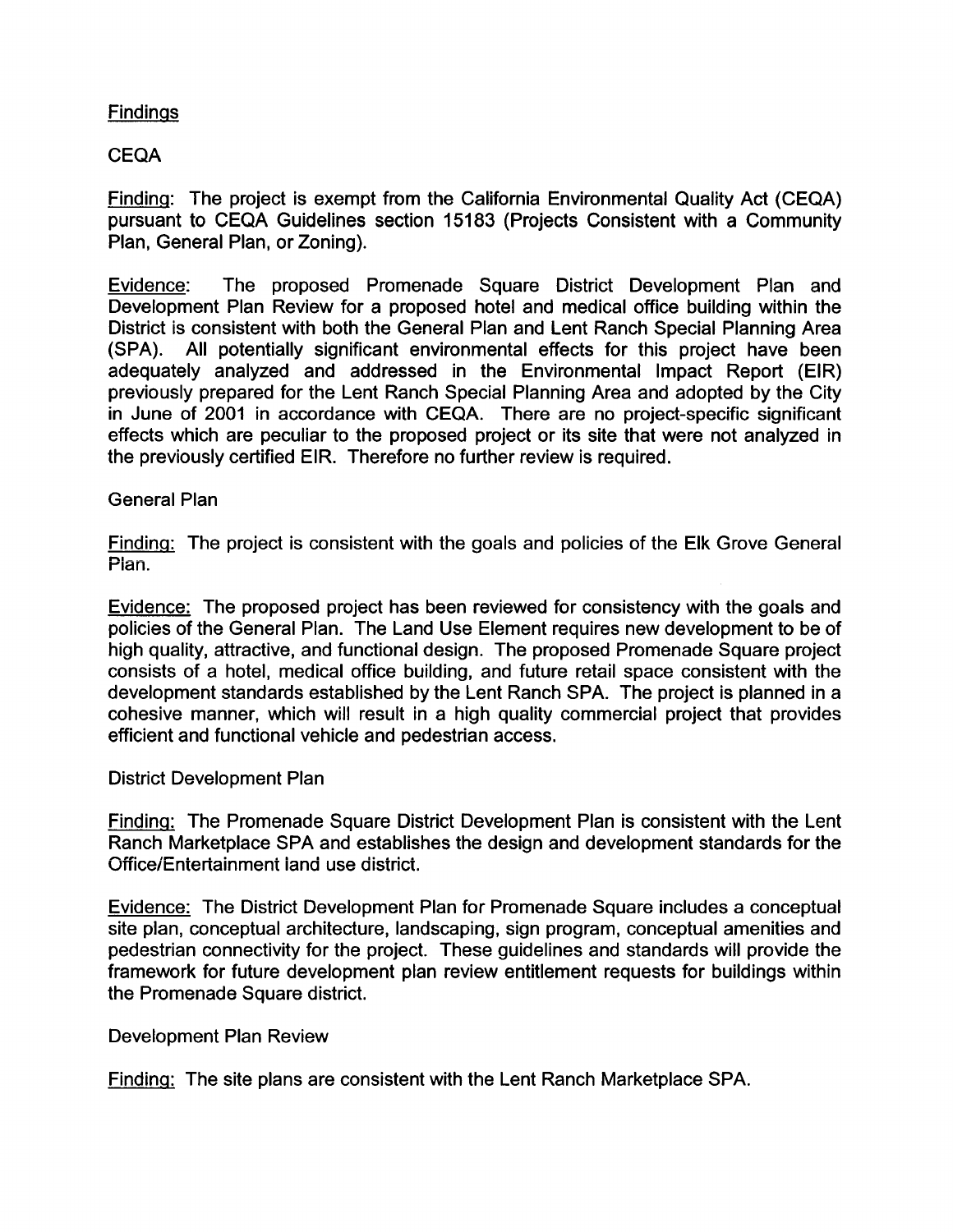Evidence: The site plan is consistent with the Lent Ranch special planning area and the Promenade Square District Development Plan. The layout of the buildings accommodates pedestrian connectivity between the parking areas and the buildings and provides architectural interest on all four sides of the proposed buildings.

Finding: That the nature, condition, and development of adjacent land uses, buildings, and structures have been considered, and the use will not adversely affect or be materially detrimental to these adjacent uses, buildings or structures.

Evidence: The nature, condition and development of the buildings are consistent with the Promenade Square project. Connectivity between individual buildings and parking area is achieved through landscaped pedestrian pathways and sidewalks along the front building elevations. The Promenade Square project has been designed to The Promenade Square project has been designed to complement the adjacent Elk Grove Promenade mall and other future commercial and multi-family developments within the SPA. The proposed project will not adversely affect or be materially detrimental to the adjacent uses, building, or structures.

Finding: That the site for the proposed use is of adequate size and shape to accommodate the use and buildings proposed.

Evidence: The site is located north of the Elk Grove Promenade along State Route 99. Buildings are proposed to be located throughout the site, both adjacent to Promenade Parkway and State Route 99. Development standards such as building setbacks and parking space requirements have been met within the proposed site plan. The proposed hotel and medical office buildings in addition to future retail buildings are appropriately sized to the Promenade Square project site. Adequate vehicle and bicycle parking, landscaping, and other amenities will be provided onsite indicating the parcel size and shape are adequate for this type of development.

Finding: That the proposed use complies with all applicable Development Standards.

Evidence: The Promenade Square project complies with the applicable development standards within the Lent Ranch Special Planning Area and Zoning Code. Allowable uses for the district are identified within the Lent Ranch SPA for the Office and Entertainment District. The uses proposed at this time, hotel and medical office building, are allowed by right within the District.

Finding: That the proposed project conforms to the general design standards contained in the SPA.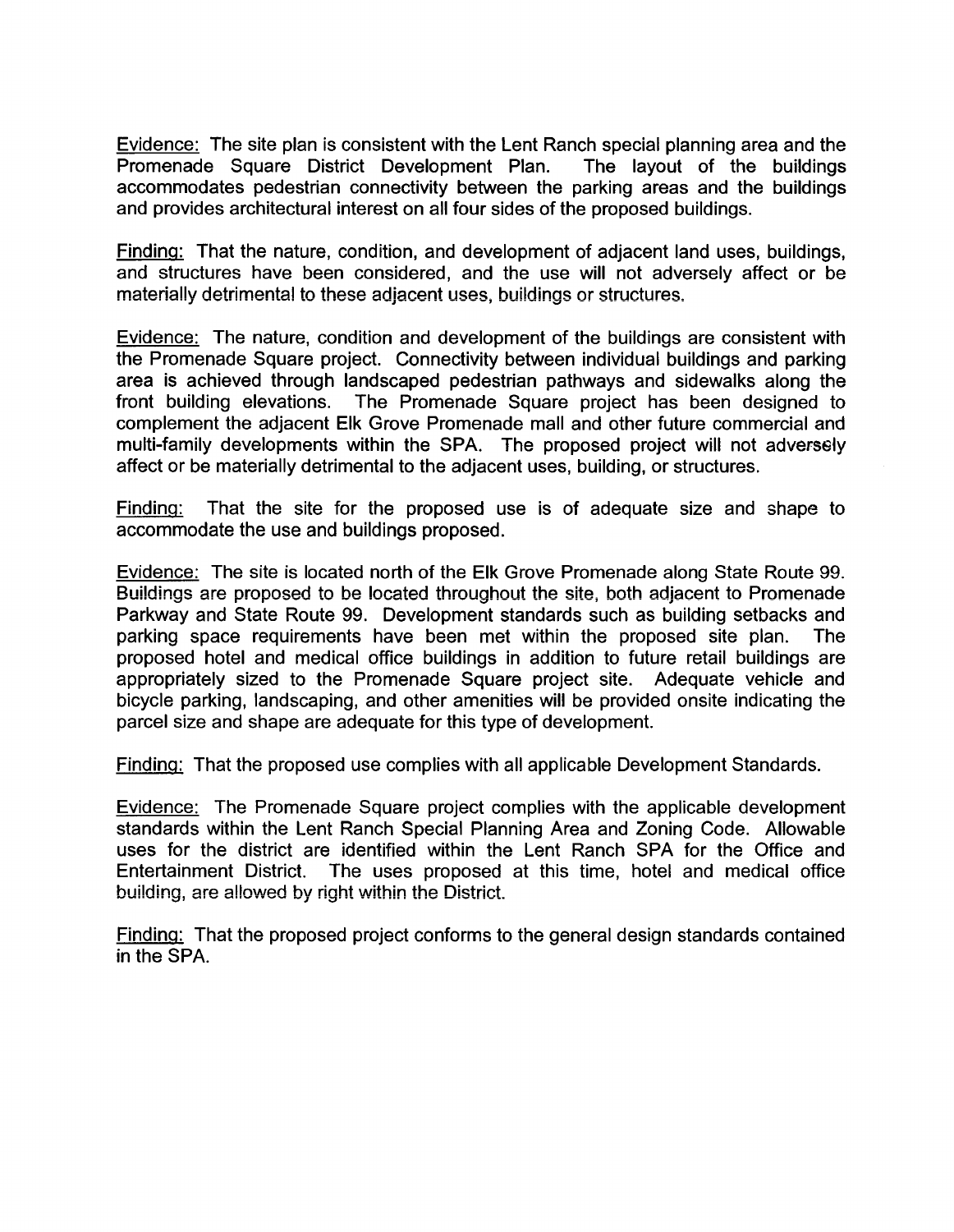Evidence: The proposed project conforms to the general design standards contained in the Lent Ranch SPA including setbacks, landscape palettes, floor area ratio, and parking requirements. The Promenade Square District establishes the design standards for the proposed hotel and medical office building. The project is cohesively designed internally as well as in relation to the Elk Grove Promenade mall.

**PASSED AND ADOPTED** by the City Council of the City of Elk Grove this 11th day of June 2008.

 $\overrightarrow{A}\overrightarrow{A}$ -=-""V.....i~~}~-M-A-Y-O-R of the

E CITY OF ELK GROVE

ATTEST:

Jusa & Blackt SUSAN J. BLACKSTON, CITY CLERK SUSAN COCHRAN, CITY ATTORNEY

APPROVED AS TO FORM: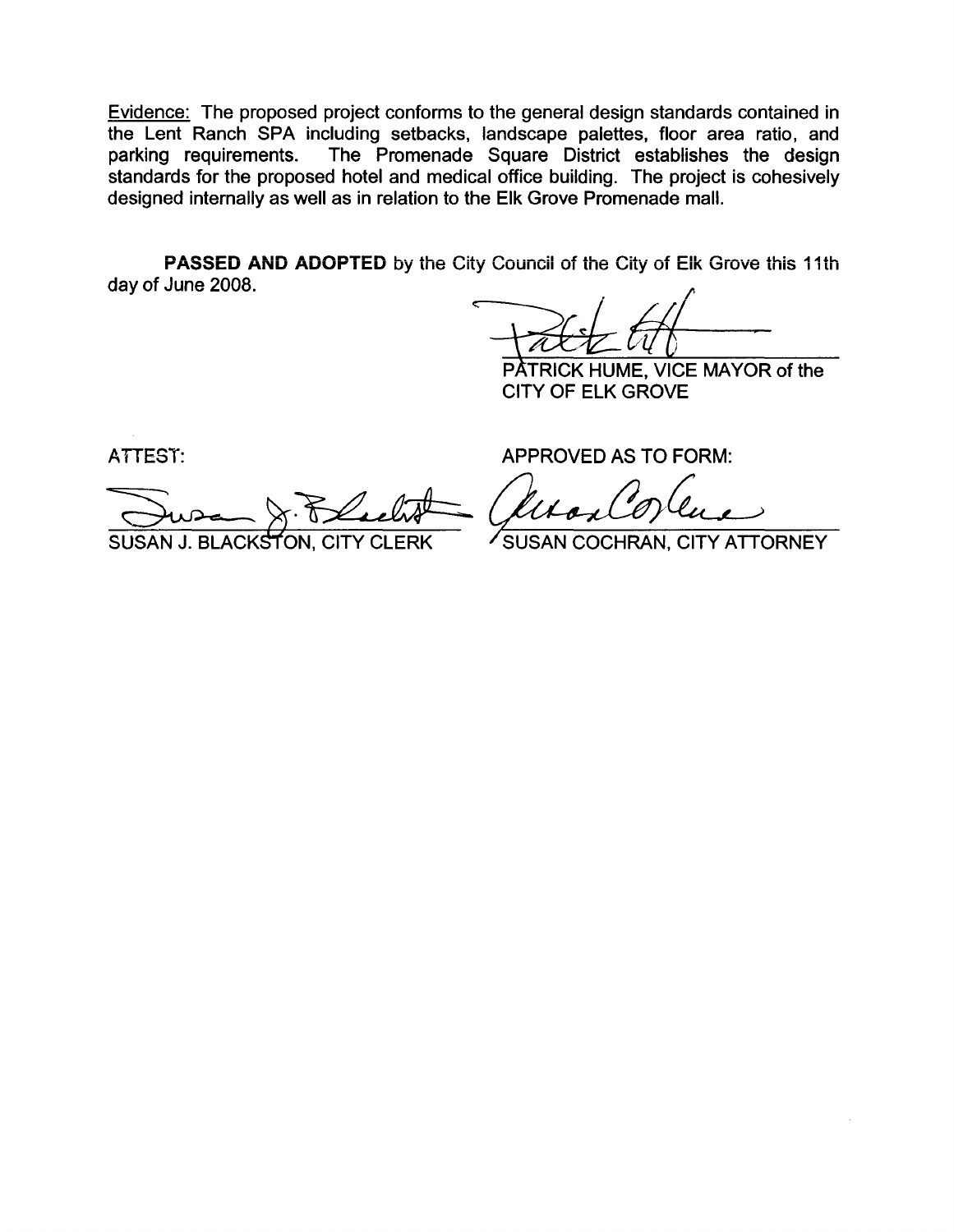|                  | <b>Conditions of Approval / Mitigation Measure</b>                                                                                                                                                                                                                                                                                                                                                                                                                                                                                                                                                                                                                                                                                                                                                                                                                                                                                                                                                                                                                                                                                                 | Timing/<br>Implementation | <b>Enforcement/</b><br><b>Monitoring</b> | <b>Verification (date</b><br>and Signature) |
|------------------|----------------------------------------------------------------------------------------------------------------------------------------------------------------------------------------------------------------------------------------------------------------------------------------------------------------------------------------------------------------------------------------------------------------------------------------------------------------------------------------------------------------------------------------------------------------------------------------------------------------------------------------------------------------------------------------------------------------------------------------------------------------------------------------------------------------------------------------------------------------------------------------------------------------------------------------------------------------------------------------------------------------------------------------------------------------------------------------------------------------------------------------------------|---------------------------|------------------------------------------|---------------------------------------------|
|                  | On-going                                                                                                                                                                                                                                                                                                                                                                                                                                                                                                                                                                                                                                                                                                                                                                                                                                                                                                                                                                                                                                                                                                                                           |                           |                                          |                                             |
| 1 <sub>1</sub>   | The action approved is for the District Development Plan for the<br>Promenade Square project and Development Plan Review for a<br>proposed hotel building and medical office building as described in<br>the June 11, 2008 staff report and as illustrated on the following<br>exhibits:<br>District Development Plan for Promenade Square:<br>Site Plan (received March 24, 2008)<br>$\bullet$<br>Grading and Drainage (received March 24, 2008)<br>Overall Preliminary Landscape Plan (received March 24,<br>2008)<br>Preliminary Landscape Plan for Hotel (received March 24,<br>2008)<br>Overall Photometric Plan (received March 24, 2008)<br>Sign Program (received March 10, 2008)<br>Site Amenities (received June 5, 2005)<br>Conceptual Architecture for future Buildable Area<br>(received March 10 2008)<br>Development Plan Review for Hotel, Medical Office Building:<br>Building Elevations (received March 10, 2008)<br>Colors/Materials (received March 10, 2008)<br>Deviations from the approved plans shall be reviewed by the City<br>for substantial compliance and may require amendment by the<br>appropriate hearing body. | On-Going                  | Planning                                 |                                             |
| $\overline{2}$ . | The Applicant or Successors in Interest (hereby referred to as the<br>Applicant) shall hold harmless the City, its Council Members, its<br>Planning Commission, officers,<br>agents, employees,<br>and<br>representatives from liability for any award, damages, costs and<br>fees incurred by the City and/or awarded to any plaintiff in an<br>action challenging the validity of this permit or any environmental                                                                                                                                                                                                                                                                                                                                                                                                                                                                                                                                                                                                                                                                                                                               | On-Going                  | Planning                                 |                                             |

# **Exhibit A** -Promenade Square Conditions of Approval

 $\overline{\phantom{a}}$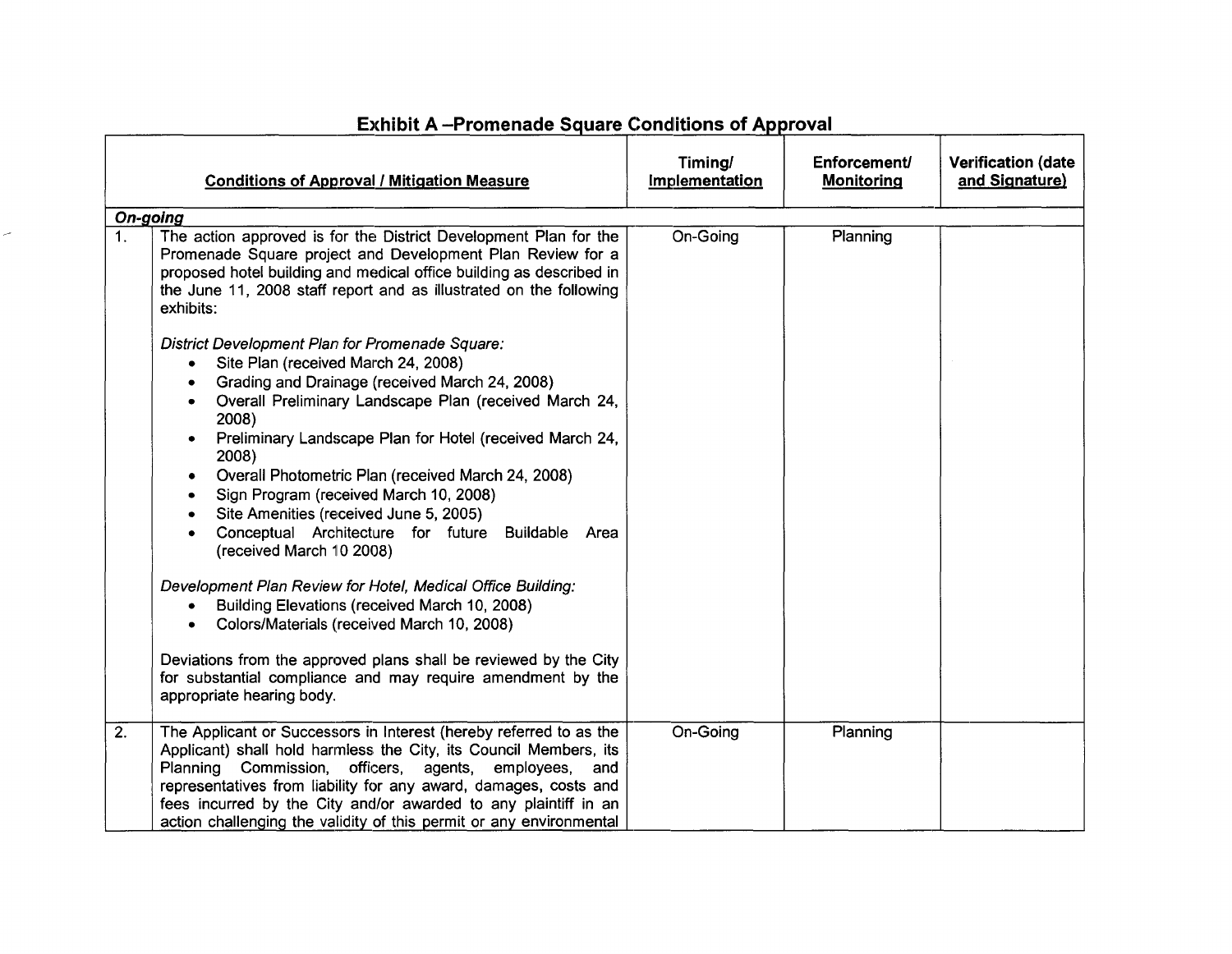|     | <b>Conditions of Approval / Mitigation Measure</b>                                                                                                                                                                                                                    | Timing/<br>Implementation                        | Enforcement/<br><b>Monitoring</b> | <b>Verification (date</b><br>and Signature) |
|-----|-----------------------------------------------------------------------------------------------------------------------------------------------------------------------------------------------------------------------------------------------------------------------|--------------------------------------------------|-----------------------------------|---------------------------------------------|
|     | or other documentation related to approval of this permit.<br>Applicant further agrees to provide a defense for the City in any<br>such action.                                                                                                                       |                                                  |                                   |                                             |
| 3.  | This action does not relieve the Applicant of the obligation to<br>comply with all ordinances, statutes, regulations, and procedures.                                                                                                                                 | On-Going                                         | Planning                          |                                             |
| 4.  | The Applicant is notified that this property is part of the Lent Ranch<br>Special Planning Area (SPA) project (EG-00-038). This project is<br>subject to all applicable mitigation measures and conditions of<br>approval from the Lent Ranch SPA project.            | On-Going                                         | Planning                          |                                             |
| 5.  | The four-story hotel building shall be provided with a standpipe<br>system conforming to Cosumnes Community Services District Fire<br>Department standards.                                                                                                           | On-Going                                         | <b>CCSD Fire</b>                  |                                             |
| 6.  | The designed fire flow for the area is 3,000 GPM for 4-hours. Due<br>to the size of the stores, mitigation measures may be required to<br>compensate for the required fire flow.                                                                                      | On-Going                                         | <b>CCSD Fire</b>                  |                                             |
| 7.  | Any on-site traffic calming devices and locations shall be approved<br>by Public Works prior to installation, including but not limited to<br>speed bumps.                                                                                                            | On-Going                                         | <b>Public Works</b>               |                                             |
|     | <b>Prior to Approval of Improvement Plans</b>                                                                                                                                                                                                                         |                                                  |                                   |                                             |
| 8.  | Trash enclosures shall be located away from public view to the<br>fullest extent possible. The trash enclosure identified on the<br>southern project boundary shall be removed and/or relocated<br>elsewhere within the property.                                     | Prior to Approval of<br><b>Improvement Plans</b> | Planning                          |                                             |
| 9.  | The Applicant shall design and improve the project's drainage<br>system in accordance with the Drainage Study of the approved<br>Promenade Major Roads project and to the satisfaction of Public<br>Works.                                                            | Prior to Approval of<br><b>Improvement Plans</b> | <b>Public Works</b>               |                                             |
| 10. | The Applicant shall provide a maintenance agreement for<br>stormwater quality control treatment devices to the satisfaction of<br>Public Works.                                                                                                                       | Prior to Approval of<br><b>Improvement Plans</b> | <b>Public Works</b>               |                                             |
| 11. | The applicant shall submit landscape improvement plans (planting<br>and irrigation) which incorporates the Vested Zoning Code, SPA,<br>and Water Conserving Landscape Requirements. Plans shall be<br>submitted to Planning and Public Works for review and approval. | Prior to Approval of<br><b>Improvement Plans</b> | <b>Public Works</b>               |                                             |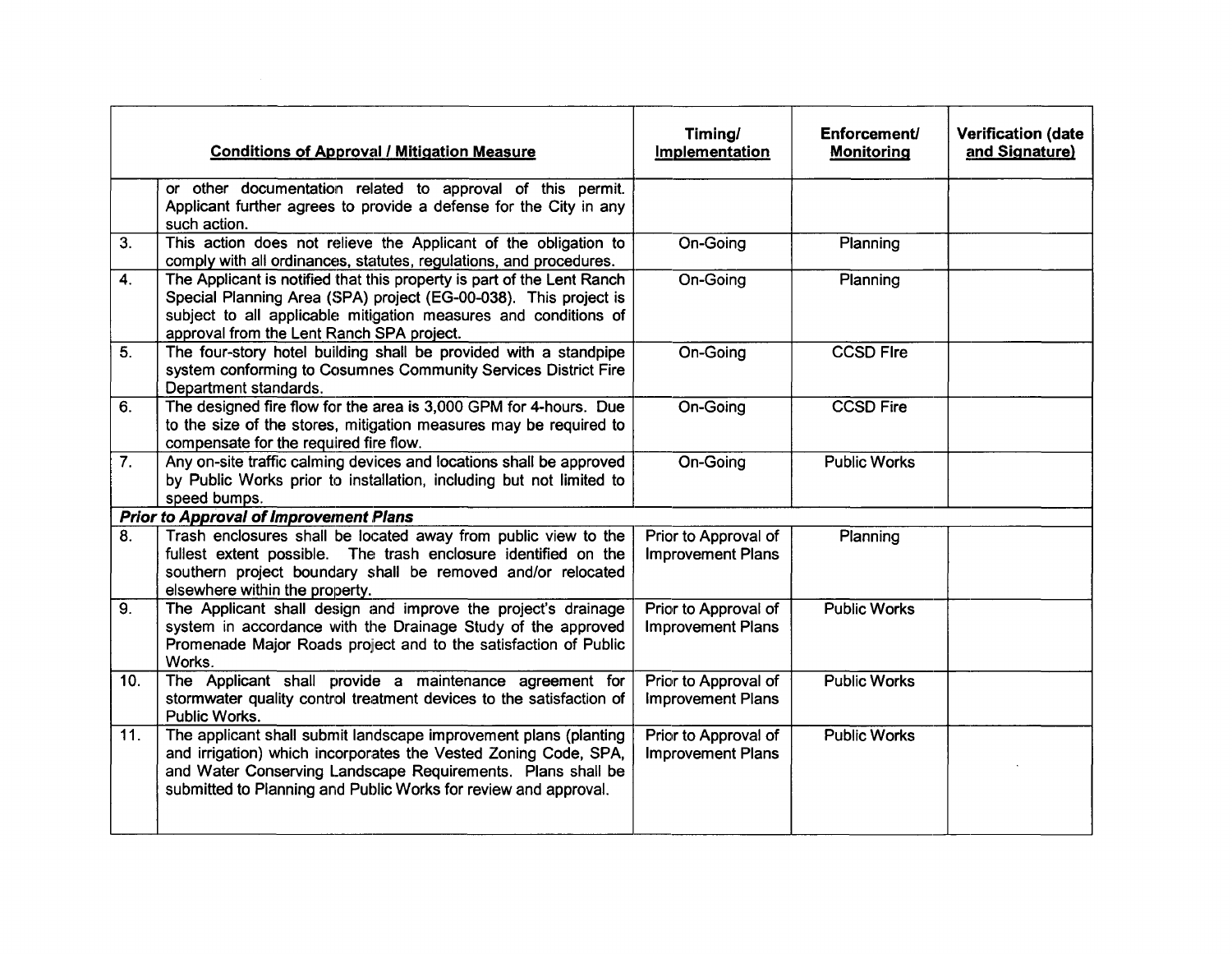|     | <b>Conditions of Approval / Mitigation Measure</b>                                                                                                                                                                                                                                                                            | Timing/<br>Implementation                                                   | Enforcement/<br><b>Monitoring</b> | <b>Verification (date</b><br>and Signature) |
|-----|-------------------------------------------------------------------------------------------------------------------------------------------------------------------------------------------------------------------------------------------------------------------------------------------------------------------------------|-----------------------------------------------------------------------------|-----------------------------------|---------------------------------------------|
| 12. | The Applicant shall design and construct a pedestrian pathway on-<br>site within the landscaped area on the southern property to provide<br>connection with the parcel immediately south of the project site to<br>the satisfaction of Public Works and Planning.                                                             | Prior to<br>Improvement Plan<br>Approval and<br>Certificate of<br>Occupancy | <b>Public</b><br>Works/Planning   |                                             |
| 13. | The applicant shall provide landscape plans such that parking lot<br>lighting does not interfere with the 15-year parking lot shade tree<br>canopy requirement.                                                                                                                                                               | Prior to Approval of<br><b>Improvement Plans</b>                            | <b>Public Works</b>               |                                             |
| 14. | The applicant shall not use Ginkgo b. 'Autumn Gold' as a street<br>tree along Promenade Parkway.                                                                                                                                                                                                                              | Prior to Approval of<br><b>Improvement Plans</b>                            | <b>Public Works</b>               |                                             |
| 15. | The applicant shall provide for separate connections to the County<br>Sanitation District's sewer system for each building or parcel with a<br>sewage source to the satisfaction of CSD-1. Sacramento County<br>Improvement Standards apply to sewer construction.<br>The<br>Applicant may provide common grease/sewer traps. | Prior to Approval of<br>On-site<br><b>Improvement Plans</b>                 | $\overline{\text{CSD-1}}$         |                                             |
| 16. | The applicant shall provide a sewer shed exhibit to CSD-1 prior to<br>approval of on-site improvement plans for plan check to CSD-1.<br>The sewer exhibit shall be consistent with the approved Lent<br>Ranch sewer study                                                                                                     | Prior to Submittal of<br><b>Improvement Plans</b>                           | $CSD-1$                           |                                             |
| 17. | In order to obtain sewer service, construction of CSD-1 sewer<br>infrastructure will be required. On and off-site sewer lines will be<br>required as determined by the required sewer point of service<br>connection.                                                                                                         | Prior to Approval of<br>On-site<br><b>Improvement Plans</b>                 | $\overline{\text{CSD-1}}$         |                                             |
| 18. | An on-site collection system will be required for all pipes carrying<br>waste from two or more buildings or sewage sources and shall<br>consist of 8-inch (min.) pipes in public easements. Off-site<br>installations may also be required as determined by the sewer<br>study.                                               | Prior to Approval of<br>On-site<br><b>Improvement Plans</b>                 | CSD-1                             |                                             |
| 19. | Sewer easements will be required. All sewer easements shall be<br>dedicated to CSD-1 in a form approved by the District Engineer.<br>All CSD-1 sewer easements shall be at least 20 feet in width and<br>ensure continuous access for installation and maintenance.                                                           | Prior to Approval of<br>On-site<br>Improvement Plans                        | $CSD-1$                           |                                             |
| 20. | CSD-1 will provide maintenance only in public right-of-ways or in<br>minimum 20-foot wide easements dedicated to CSD-1 for the<br>purpose of continuous access maintenance.                                                                                                                                                   | Prior to Approval of<br>On-site<br><b>Improvement Plans</b>                 | $CSD-1$                           |                                             |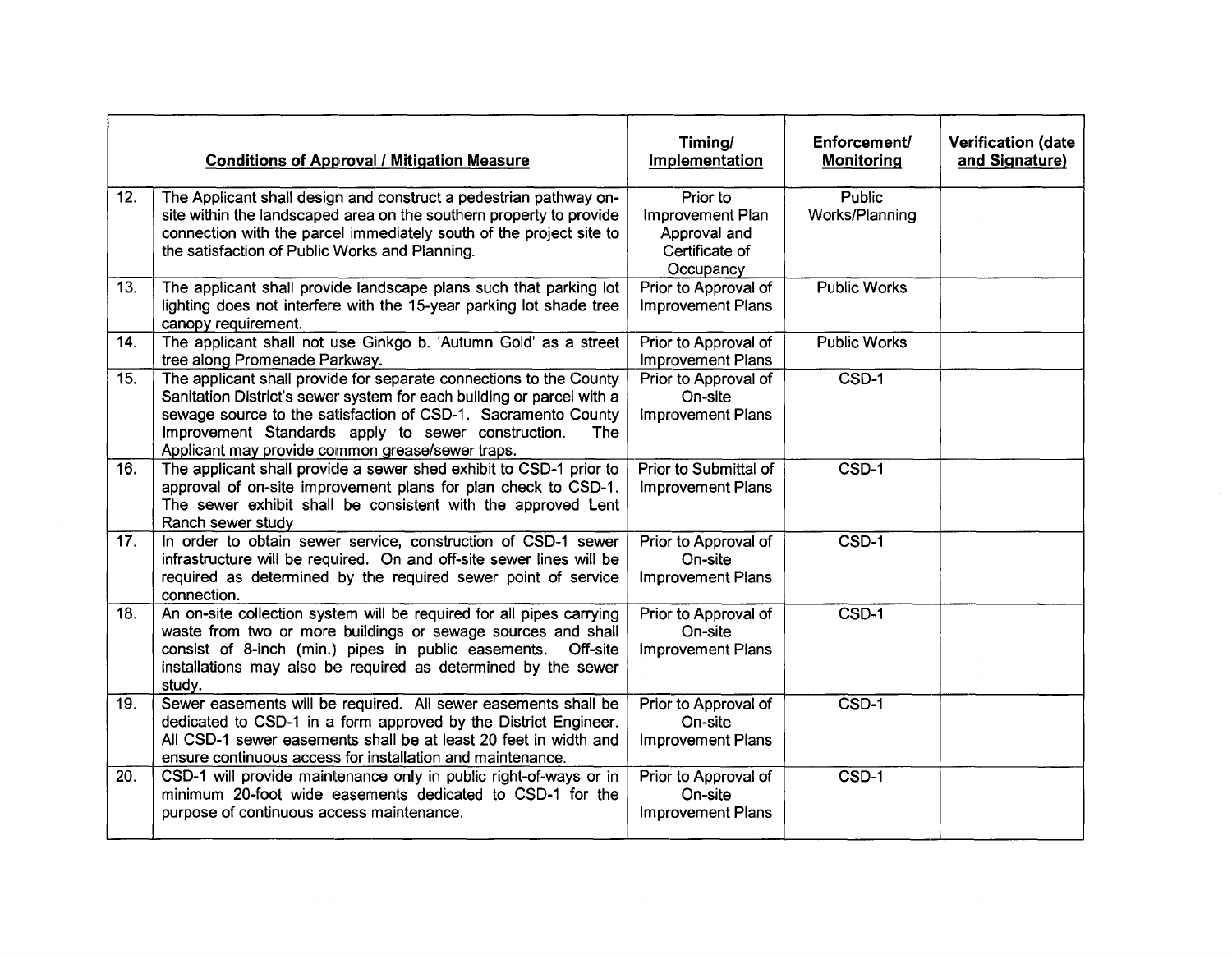|     | <b>Conditions of Approval / Mitigation Measure</b>                                                                                                                                                                                                                                                                                                                                                                                                                                                                                                                                                                              | Timing/<br>Implementation                                                   | Enforcement/<br><b>Monitoring</b> | <b>Verification (date</b><br>and Signature) |
|-----|---------------------------------------------------------------------------------------------------------------------------------------------------------------------------------------------------------------------------------------------------------------------------------------------------------------------------------------------------------------------------------------------------------------------------------------------------------------------------------------------------------------------------------------------------------------------------------------------------------------------------------|-----------------------------------------------------------------------------|-----------------------------------|---------------------------------------------|
| 21. | The subject property owner(s) and subsequent unit buyers shall be<br>responsible for repair and/or replacement of all non-standard<br>and/or enhanced surface treatments of streets and drives within<br>these easements damaged by District maintenance and repair<br>operations. This requirement shall be set forth in easement grant<br>documents and be a covenant running with the land, be the<br>responsibility of successors in interest in future land transfers and<br>divisions and by language approved by the District. Surface<br>enhancements include, but are not limited to specialty paving and<br>lighting. | Prior to Approval of<br>On-site<br><b>Improvement Plans</b>                 | $CSD-1$                           |                                             |
| 22. | CSD-1 requires their sewers to be located 10 feet from other<br>parallel utilities (water, drain, electrical, etc). The applicant shall<br>prepare a utility plan that will demonstrate that this condition is<br>met.                                                                                                                                                                                                                                                                                                                                                                                                          | Prior to Approval of<br>On-site<br><b>Improvement Plans</b>                 | CSD-1                             |                                             |
| 23. | The applicant shall dedicate a standard 12.5 foot Public Utility<br>Easement for underground facilities and appurtenances adjacent<br>to all public ways, and/or Irrevocable Offer of Dedication.                                                                                                                                                                                                                                                                                                                                                                                                                               | Prior to Approval of<br>On-site<br><b>Improvement Plans</b>                 | PG&E                              |                                             |
| 24. | Private drives and parking aisle areas over easements shall have<br>structural street sections designed using the Cal Trans<br>methodology or the City of Elk Grove Improvement Standards,<br>and/or the recommendations of the project's Geotechnical<br>This will prevent pavement damage by CSD-1<br>Engineer.<br>maintenance and repair operations.                                                                                                                                                                                                                                                                         | Prior to Approval of<br>On-site<br><b>Improvement Plans</b>                 | CSD-1                             |                                             |
|     | <b>Prior to Issuance of Building Permits</b>                                                                                                                                                                                                                                                                                                                                                                                                                                                                                                                                                                                    |                                                                             |                                   |                                             |
| 25. | Architectural review for buildings not included in this project shall<br>complete a Development Plan Review prior to issuance of building<br>permits for the subject building. Per Section 5 of the Lent Ranch<br>SPA, the Planning Director shall be the approving authority for<br>buildings up to 25,000 square feet and the Planning Commission<br>shall be the approving authority for buildings over 25,000 square<br>feet. Submittal requirements for subsequent Development Plan<br>Review requests are established within Table 5-2 of the Lent<br>Ranch Special Planning Area.                                        | Prior to Issuance of<br><b>Building Permits for</b><br>the subject building | Planning                          |                                             |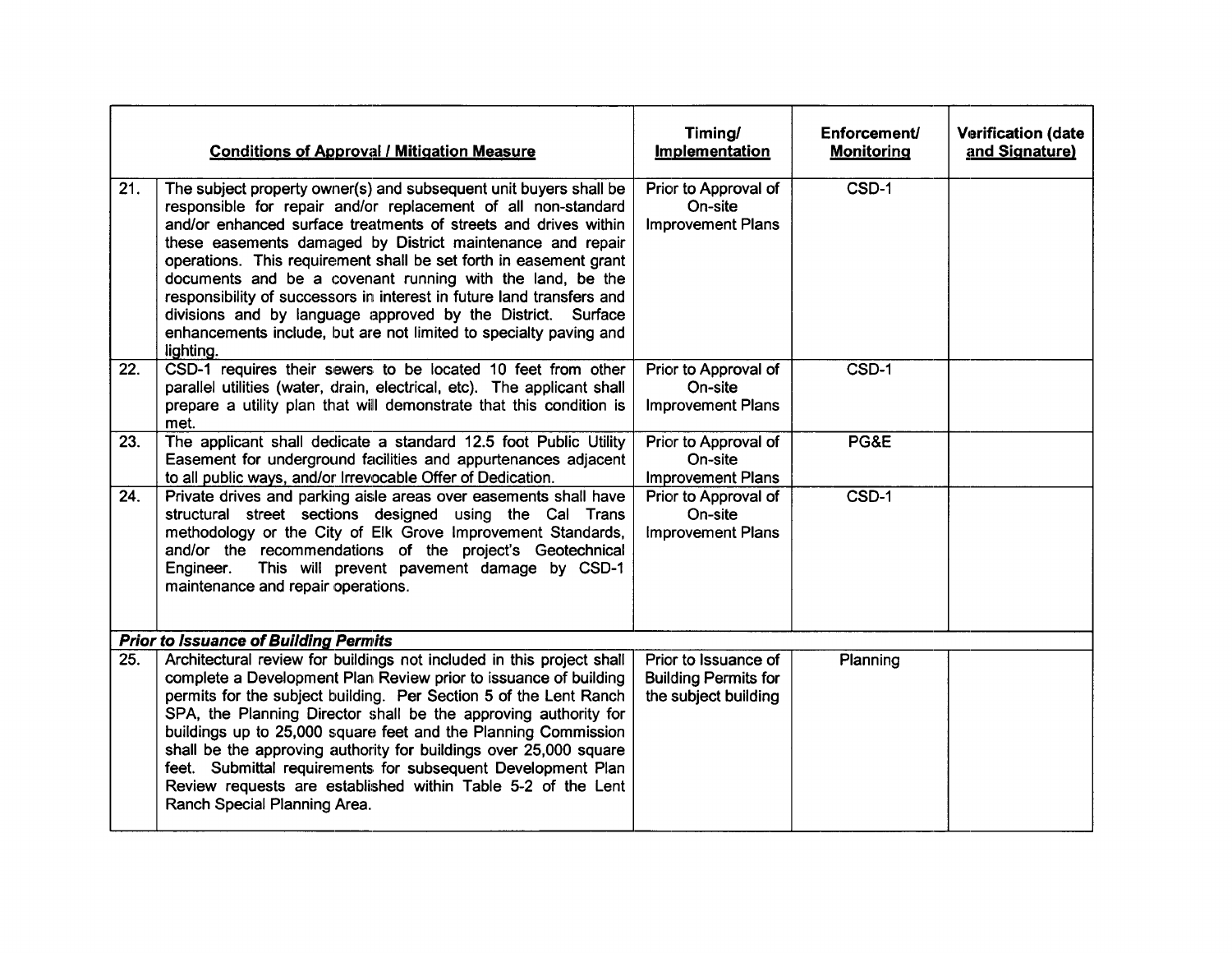|     | <b>Conditions of Approval / Mitigation Measure</b>                                                                                                                                                                                                                                                                                                                                | Timing/<br>Implementation                                                   | Enforcement/<br><b>Monitoring</b> | <b>Verification (date</b><br>and Signature) |
|-----|-----------------------------------------------------------------------------------------------------------------------------------------------------------------------------------------------------------------------------------------------------------------------------------------------------------------------------------------------------------------------------------|-----------------------------------------------------------------------------|-----------------------------------|---------------------------------------------|
|     | Buildings subject to this condition include all future buildings within<br>the project site with the exception of the proposed Hotel and<br>proposed Medical Office Building included in this request.                                                                                                                                                                            |                                                                             |                                   |                                             |
| 26. | Outdoor plazas adjacent to future retail buildings (G7, G10, G13,<br>and G14 on the March 24, 2008 landscape plan) shall be reviewed<br>in conjunction with the building's Development Plan Review<br>request and shall be constructed in conjunction with the building.<br>Complete construction of these plazas will be required prior to<br>occupancy of the subject building. | Prior to Issuance of<br><b>Building Permits for</b><br>the subject building | Planning                          |                                             |
| 27. | Building elevations visible from the public right-of-way shall be<br>designed in a manner similar to the "front" elevation (the elevation<br>Utilities and other non-<br>on which tenant entries occur).<br>architectural features shall be screened from view to the fullest<br>extent possible.                                                                                 | Prior to Issuance of<br><b>Building Permits for</b><br>the subject building | Planning                          |                                             |
| 28. | Paved access to and along the project's frontage to West Stockton<br>Blvd or Promenade Parkway shall be maintained throughout the<br>construction period of the project to the satisfaction of Public<br>Works.                                                                                                                                                                   | Prior to Issuance of<br>first Building Permit,<br>On-going                  | <b>Public Works</b>               |                                             |
| 29. | The power poles on the eastern side of the site shall be relocated<br>to the satisfaction of Public Works and the owner agency.                                                                                                                                                                                                                                                   | Prior to Issuance of<br>first Building Permit<br>for impacted<br>buildings  | <b>Public Works</b>               |                                             |
| 30. | The northerly remaining portion of this project site shall be<br>landscaped to the satisfaction of the City of Elk Grove. The area<br>shall be privately maintained at the owner's sole expense.                                                                                                                                                                                  | Prior to Issuance of<br><b>Building Permits</b>                             | <b>Public Works</b>               |                                             |
| 31. | The Applicant shall provide Business Owner's Association bylaws<br>(CC&R's) which address, at a minimum, common area ownership,<br>maintenance, landscape maintenance, and joint access, for review<br>and approval by Public Works.                                                                                                                                              | Prior to Issuance of<br>first Building Permit                               | <b>Public Works</b>               |                                             |
| 32. | The Applicant shall remove two parking stalls that are located<br>along the northern edge of Promenade Parkway driveway 11 to<br>the satisfaction of Public Works.                                                                                                                                                                                                                | Prior to Issuance of<br><b>Building Permits</b>                             | <b>Public Works</b>               |                                             |
| 33. | The Applicant shall dedicate visibility easements for the<br>Promenade Parkway driveways per Section 4-14 of the City of Elk<br>Grove Improvement Standards and to the satisfaction of Public<br>Works.                                                                                                                                                                           | Prior to Issuance of<br><b>Building Permits</b>                             | <b>Public Works</b>               |                                             |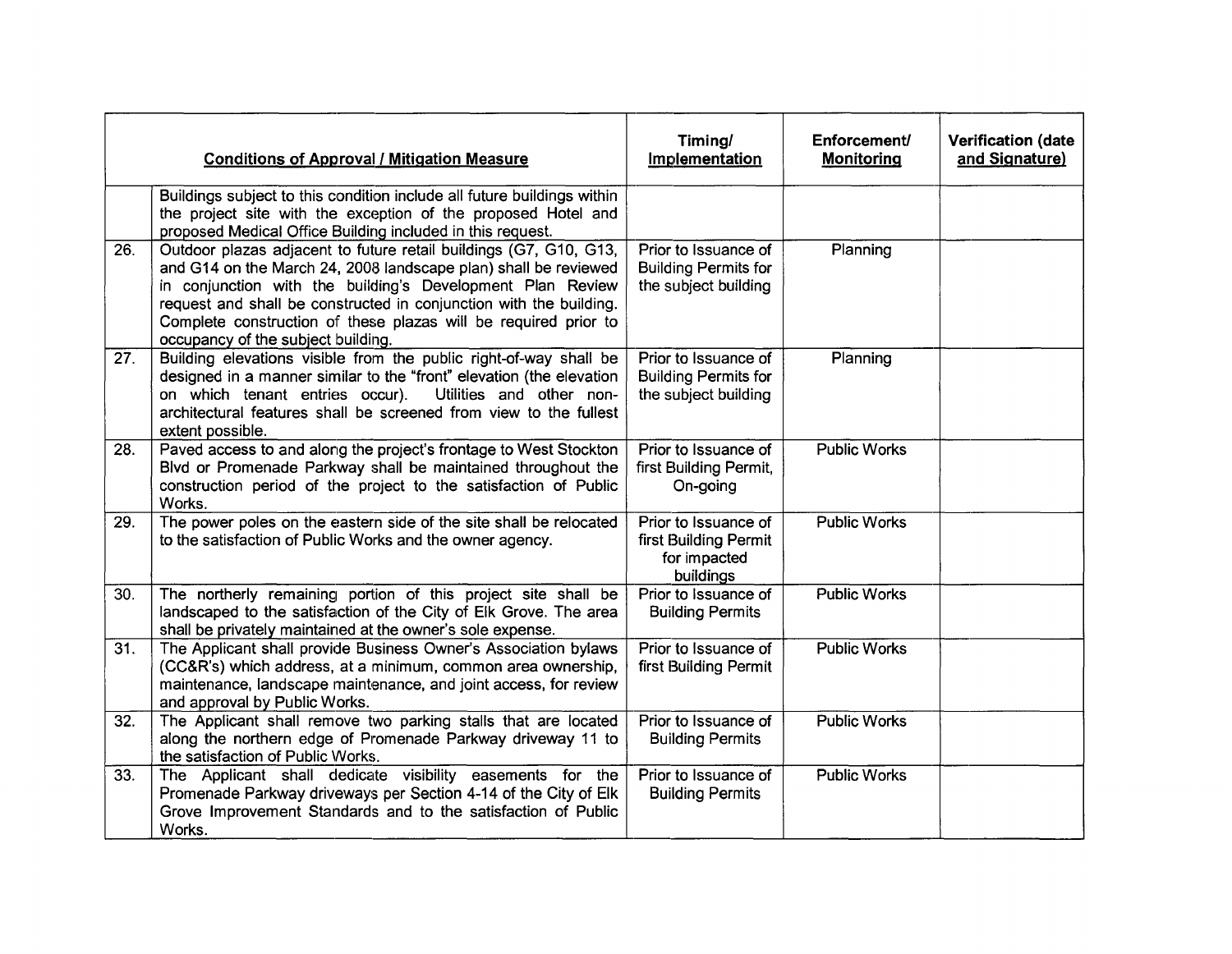|     | <b>Conditions of Approval / Mitigation Measure</b>                                                                                                                                                                                                                                                                                                                                                                                                                               | Timing/<br><b>Implementation</b>                | Enforcement<br><b>Monitoring</b> | <b>Verification (date</b><br>and Signature) |
|-----|----------------------------------------------------------------------------------------------------------------------------------------------------------------------------------------------------------------------------------------------------------------------------------------------------------------------------------------------------------------------------------------------------------------------------------------------------------------------------------|-------------------------------------------------|----------------------------------|---------------------------------------------|
| 34. | Improvement plans shall be approved by Public Works prior to<br><b>Building Permit.</b>                                                                                                                                                                                                                                                                                                                                                                                          | Prior to Issuance of<br><b>Building Permits</b> | <b>Public Works</b>              |                                             |
|     | <b>Prior to Certificate of Occupancy</b>                                                                                                                                                                                                                                                                                                                                                                                                                                         |                                                 |                                  |                                             |
| 35. | The Applicant shall provide bicycle parking spaces throughout the<br>project at the ratio identified in the vested Zoning Code. Bicycle<br>parking shall be located in well illuminated, highly visible locations,<br>evenly distributed throughout the property.                                                                                                                                                                                                                | <b>Prior to Certificate</b><br>of Occupancy     | <b>Planning</b>                  |                                             |
| 36. | The Applicant shall participate in the City's Transportation<br>Management Association (TMA) and provide for onsite<br>transportation coordination, as a job duty of an employee of the<br>onsite management, as appropriate. Participation in the TMA may<br>include commuter benefits to employees, parking spaces for car<br>and vanpool, and participation in other programs as appropriate for<br>office uses.                                                              | <b>Prior to Certificate</b><br>of Occupancy     | <b>Transit Services</b>          |                                             |
| 37. | The Applicant shall install the 25-foot landscape corridor adjacent<br>to Promenade Parkway to the satisfaction of Public Works.                                                                                                                                                                                                                                                                                                                                                 | <b>Prior to Certificate</b><br>of Occupancy     | <b>Public Works</b>              |                                             |
| 38. | Upon completion of the installation of the landscaping project, the<br>project landscape architect/designer shall certify that the installed<br>landscape complies with all City Water Conserving Landscape<br>Requirements. Certification shall be accomplished by completion<br>of a Certificate of Conformance on a form provided by the City.<br>Failure to submit a complete and accurate Certificate of<br>Conformance will delay final approval/occupancy of the project. | <b>Prior to Certificate</b><br>of Occupancy     | <b>Planning</b>                  |                                             |

 $\label{eq:2.1} \frac{1}{\sqrt{2}}\left(\frac{1}{\sqrt{2}}\right)^{2} \left(\frac{1}{\sqrt{2}}\right)^{2} \left(\frac{1}{\sqrt{2}}\right)^{2} \left(\frac{1}{\sqrt{2}}\right)^{2} \left(\frac{1}{\sqrt{2}}\right)^{2} \left(\frac{1}{\sqrt{2}}\right)^{2} \left(\frac{1}{\sqrt{2}}\right)^{2} \left(\frac{1}{\sqrt{2}}\right)^{2} \left(\frac{1}{\sqrt{2}}\right)^{2} \left(\frac{1}{\sqrt{2}}\right)^{2} \left(\frac{1}{\sqrt{2}}\right)^{2} \left(\$